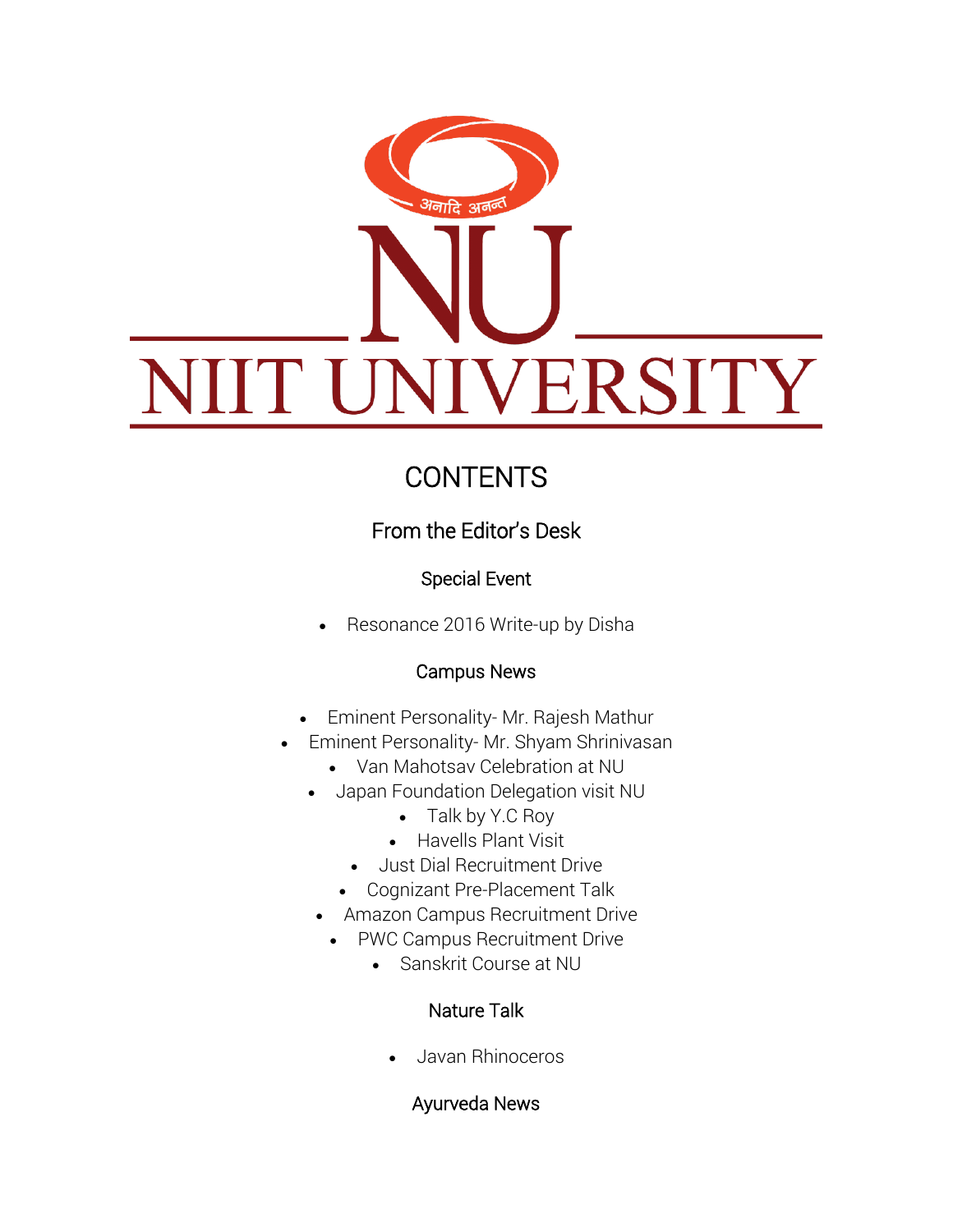• Brahmi

#### Student Editorial Special

My Program

#### Expressions

- Success : A Journey
- Device to Success
	- Painting
	- The Walk

#### Achievements

Research @ NU



# From the Editor's Desk

#### Dear Readers,

We are back with yet another issue. Though, the events of high importance kept us all busy but we are never too far away, not to reach our readers. We are late, but we are here! The issue has a lot of interesting Campus news which will tell you how our quiet looking campus is always abuzz with activity underneath. It is the efficiency of our students and staff that so many activities of different flavours keep taking place and yet the schedules and daily activities don't get disturbed. Infact on surface it is all so calm while a strong current of activity flows underneath.

The Expressions section has quite a variety this time. We have poems, an article, and a drawing which I am sure will be appreciated by our readers.

I hope you enjoy going through the newsletter and will also send us your opinions and suggestions to improve it further.

Best Regards,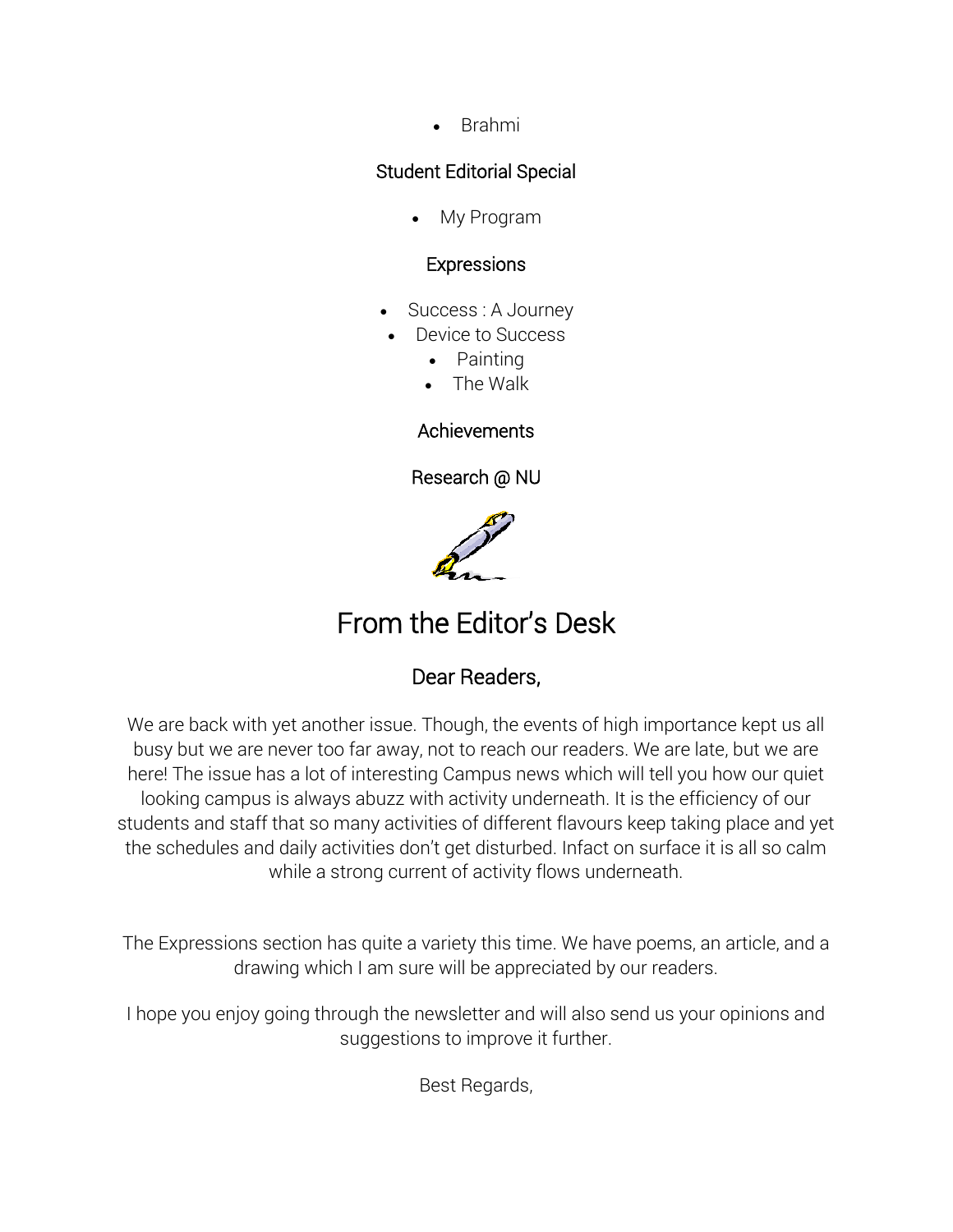Anshima P Srivastav

Editor In-Charge,

#### NU Newsletter

#### [Anshima.Srivastava@niituniversity.in](mailto:anshima.srivastava@niituniversity.in)

# Special Event

#### Resonance 2016

…I'm homesick, I'm afraid; I don't know any of these people, what am I going to do? How are the people here? Will I be able to gel with them properly? What to do and what not? Will I make new friends? Will everyone here like me? How will I spend 4 years here? Will I love this place? Or …"

When we came here, our minds were going berserk with various questions but their answers we had none. This was not only a new environment we were all put in, but also a beginning of: self-discovery, becoming self-reliant and independent and of course becoming capable to face this world on our own. Resonance 2016 helped us a lot in getting acquainted with these unfamiliar surroundings and giving us a much-needed boost and confidence to venture out on our own. After our arrival on campus i.e, on 15th July 2016 we were all grouped into 12 clusters consisting of 15 students each, so that we could interact with as many people as possible. Each cluster comprised of a Sher/Sherni{the leaders}, Clock{the timekeeper}, Green{the eco-friendly member} and the Reporter. This induction program included adventurous mornings, extra-curricular activities and generally the day concluded with the cluster's everyday report and presentation.. There were five activities lined up for us, these included visit to the Suryodaya Sthal, Valley Crossing, visit to Scar, Tree Plantation, visit to the Sewage treatment plant and finally the Campus Tour. Each day we would wake up at 5:30 am and from the basketball court, two clusters would go for one of the aforementioned activity.

Apart from the morning activity, we also had Inter-Cluster Sports competitions. We had the following sports matches: Badminton, Table Tennis, Basketball, Cricket, Football and Volleyball. Some sports were played in the evening while others like Table Tennis and Cricket were conducted in the morning hours. Apart from these, we also had club activities. We had the Photography Club, the Electronics Club and many more.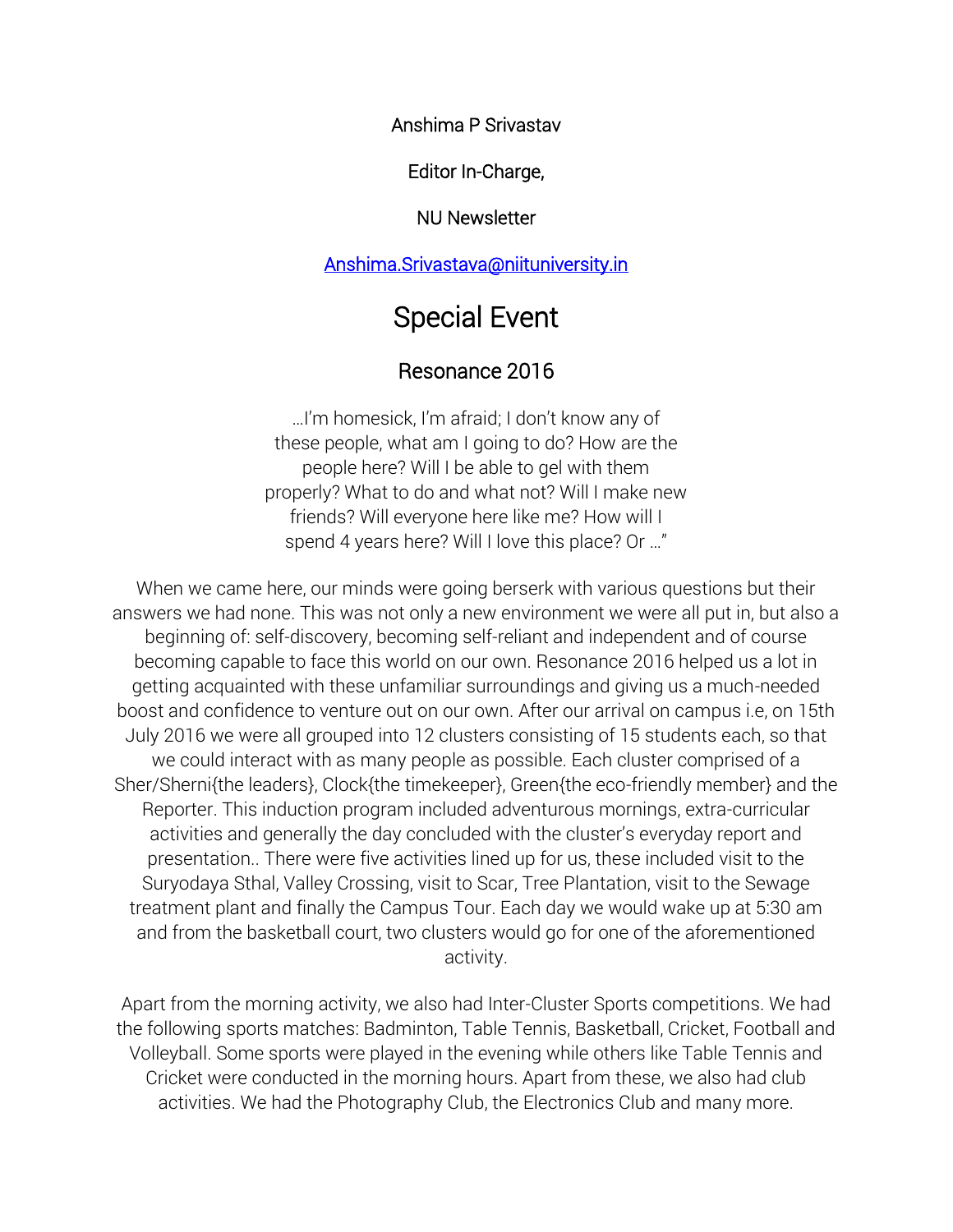Throughout this period, we could feel our hearts and minds resonate together and to our delight, we all were really enjoying these moments and these vibes. They were not only enthralling but enriching in experience as well.

At night after dinner, we would have the presentation by various clusters giving a brief idea about what they did that day. After the presentation on morning activities we started with state presentations. All the states were assigned a day and the students belonging to that state were given a chance to present and showcase their state. Then we also had some invited talks by distinguished people. We had the opportunity to interact with Ms. Syeeda Imam and Mr. Harpal Singh. We also had an Alumni Panel discussion and TALF invited talk. We even had small talks by Kamal Singh Sir who throughout the Resonance emphasized on the art of listening. Both Syeeda Ma'am and Harpal Sir stressed on the fact that one needs to find, discover and know himself/herself, that one should know what to do and most importantly each one of them explained the need to develop multiple lenses and to widen our horizons and to broaden our perspective. Later we also had an Elocution competition, Debate competition, Show Your Talent, Art Exhibition, Electronics Exhibition and a play by Rangmanch– the theatre club.

Resonance 2016 concluded with the Mr. and Ms. Fresher Competition on 6th August 2016. The fun that we had, the bond that we shared and the memories that we made with each other has been etched in our hearts and these feelings: love, happiness, confidence, laughter and all this time will resonate inside us alongside our heart as it beats. Its vibe shall echo in our hearts as a small reminder of the best time that we had.

#### Disha Chichghare

B. Tech (2016-20)

# Campus News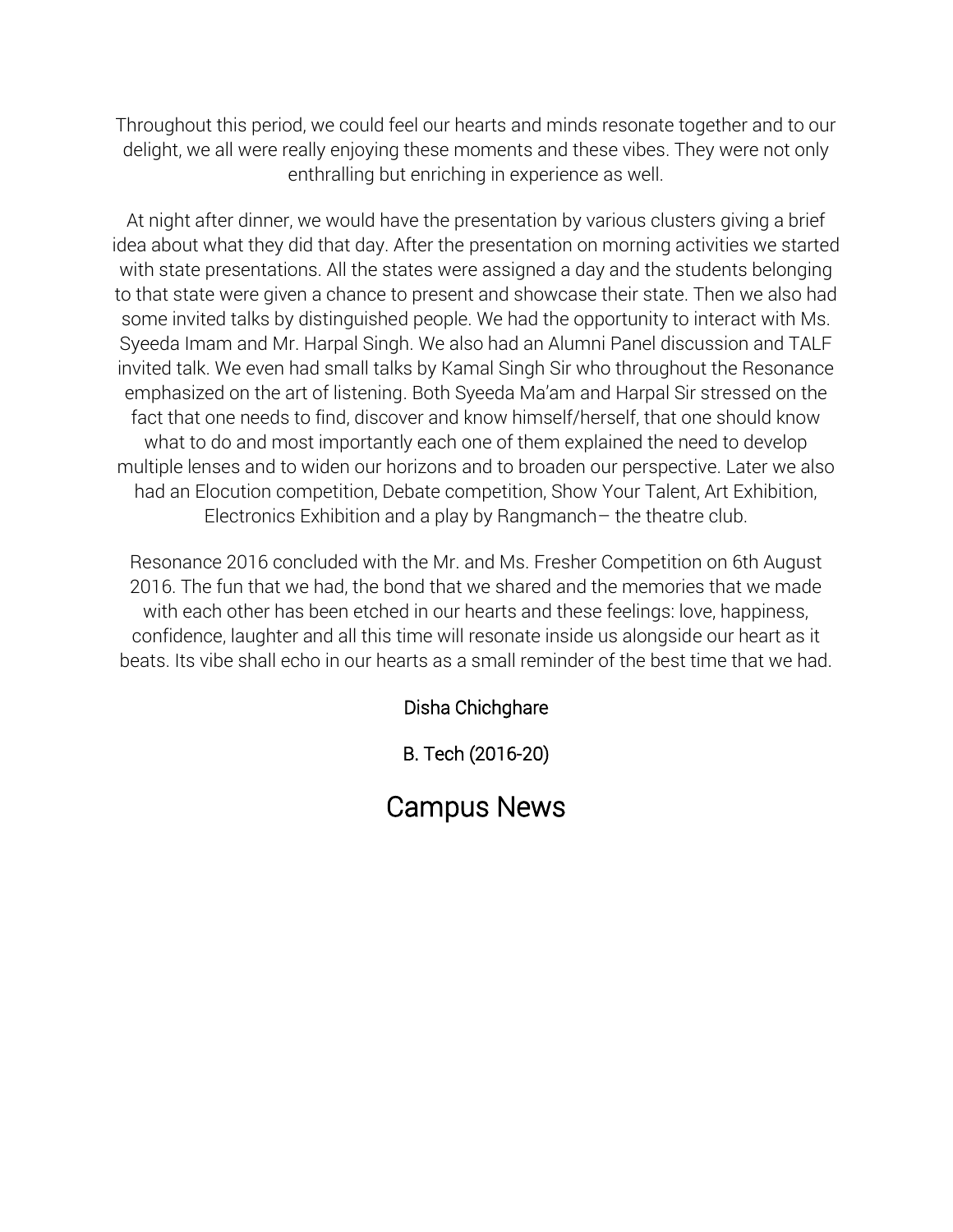

## Eminent Personality- Mr. Rajesh Mathur

Mr. Rajesh Mathur, Advisor, ESRI India Technologies visited NIIT University on August 12th 2016. During the visit, he interacted with NU President– Prof. V.S Rao, the Leadership Team, GIS Area Head – Dr. Parul Srivastava and students from M Tech (GIS) 2017 & 2018 batch.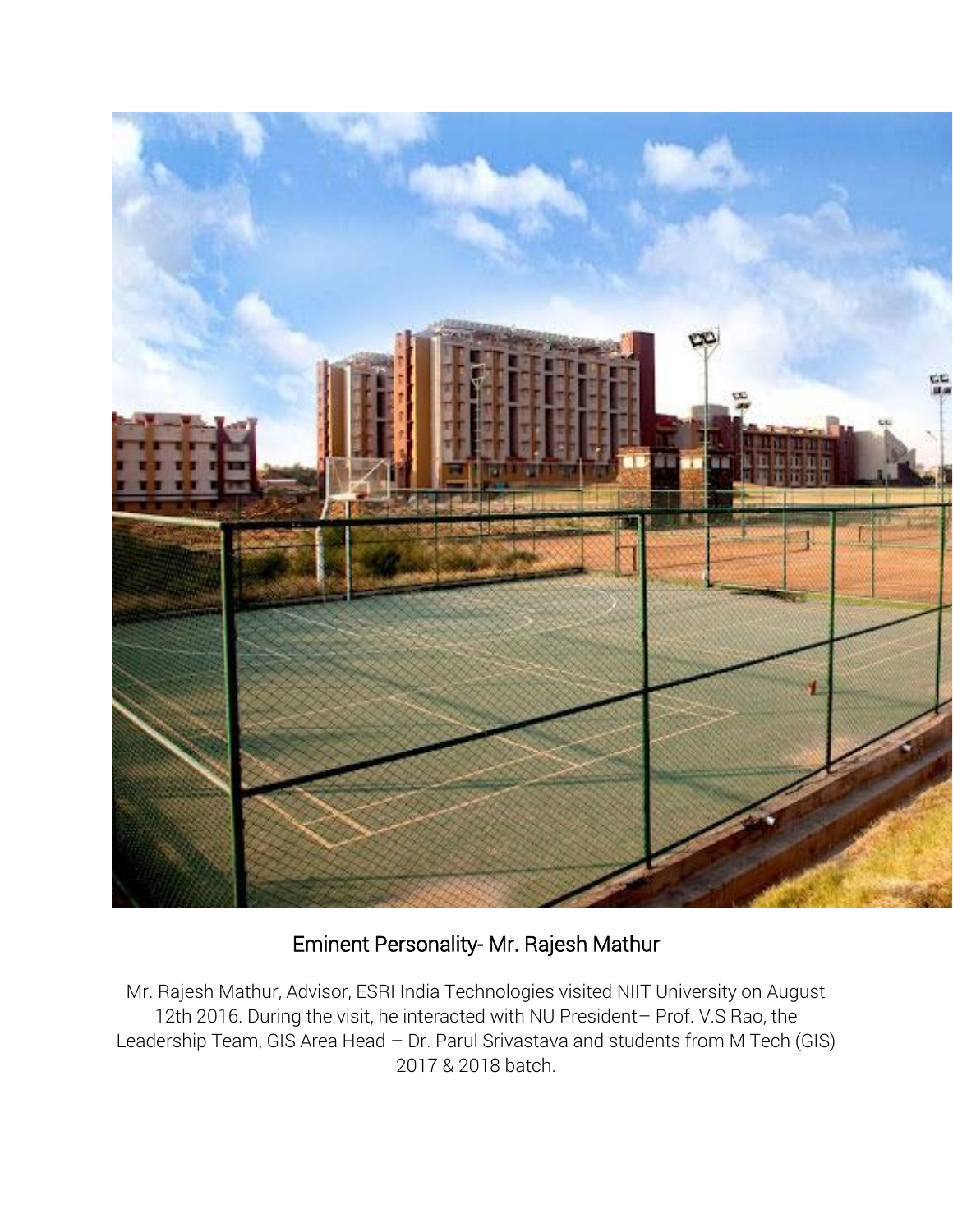### Eminient Personality- Mr. Shyam Shrinivasan

Mr. Shyam Srinivasan, Managing Director and CEO of the Federal Bank Limited visited NIIT University on 22nd August 2016. During the visit, he interacted with NU President – Prof. V. S. Rao, NU Leadership Team, Management Area Head & Faculty and students from the first batch of Postgraduate Diploma in Banking & Relationship Management (PGDBRM).

## Van Mahotsav Celebration at NU

NIIT University celebrated Van Mahotsav on 28th July 2016 with the vision of 'Plant for the planet' ,the celebration of this goodwill gesture went on till 12th August 2016.

## Japan Foundation Delegation Visit NU

Delegates from Japan Foundation visited NIIT University on 3rd August 2016. They interacted with NU President– Prof. V.S. Rao and the university Leadership Team. They were enthusiastic to learn about initiatives undertaken by the university in teaching Japanese language to NU students as well as members of the Neemrana industrial community.

# Talk by Y.C Roy

Mr. Y C Roy, Senior Managing Consultant at IBM visited NIIT University on 3rd August 2016. During the visit, he delivered a talk on the topic 'Project Management in Software Industry'. His talk was attended by the NU Leadership, Area heads, NU faculty and students.

## Havells Plant Visit

NIIT University students from B. Tech second , third and fourth year visited Havells Manufacturing plant at Neemrana on 27th August 2016.The group of 50+ students found it to be very fruitful and informative experience, where they witnessed the manufacturing process of various heavy electrical components, lighting systems and consumer appliances.

The Havells team demonstrated the production cycle of light as well as industrial purpose motors, lighting fixtures, CFLs, and HID lamps at the motor plant and the light fixture plant. The students also paid visit to the Havells water heater plant, which is also the largest and the most automated water heater plant in India.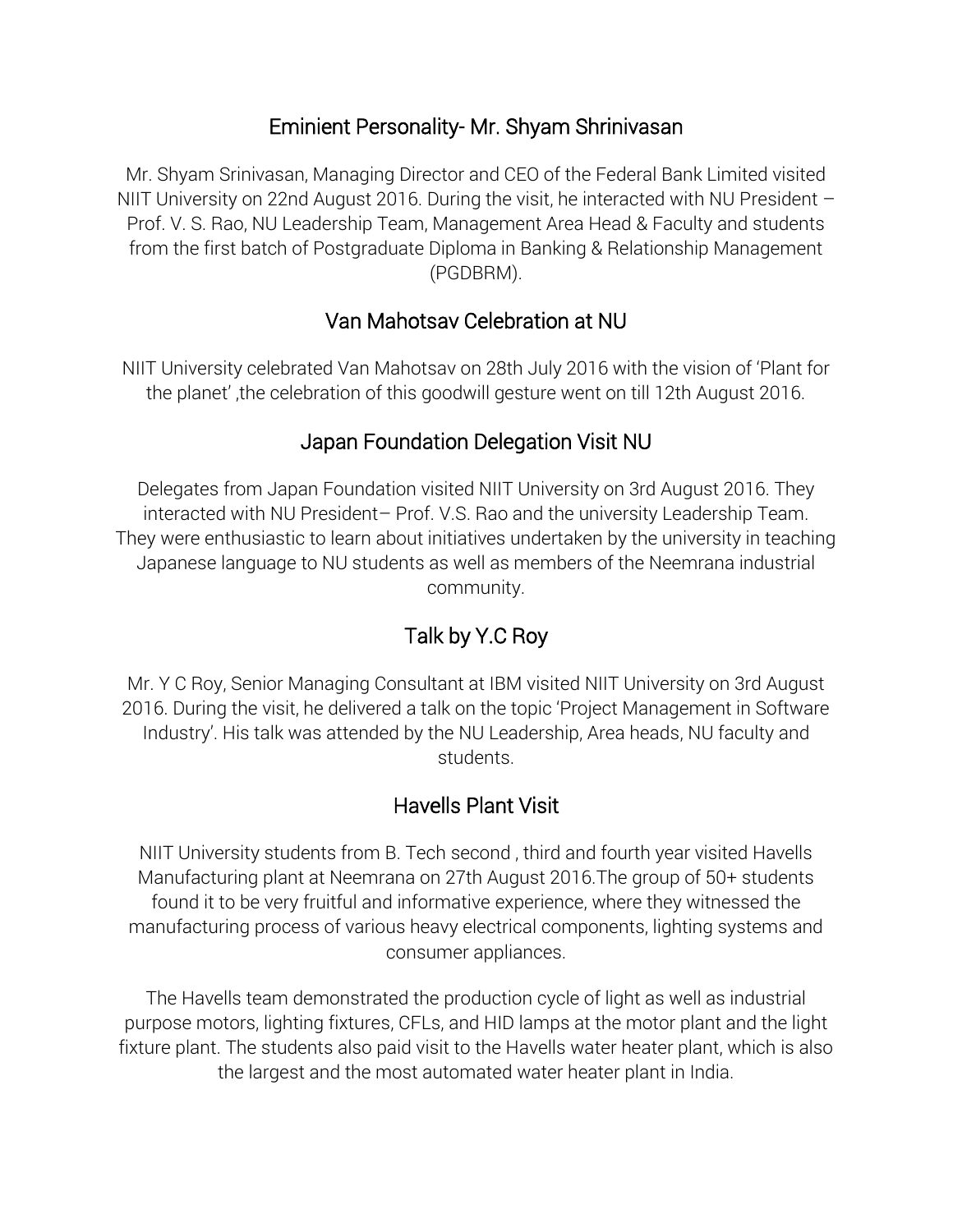### Just Dial Recruitment Drive

Just Dial, India's leading provider of local search engine services related to users through multiple platforms such as Internet, mobile Internet etc. conducted Campus Recruitment drive on 27th August 2016 at NU Campus for industry practice as well as final placements for B. Tech (CSE/ECE) 2013-17 batch.

#### Cognizant Pre-Placement Talk

Mr. Vinay Saib, Director, Healthcare Analytics, Cognizant Technology Solutions visited NU on 27th August 2016, to deliver pre-placement talk to B. Tech 2013-2017 batch students for upcoming campus recruitment drive. During the visit, he also interacted with NU founder- Mr. Rajendra S Pawar, President – Prof. V.S.Rao, Leadership team and Ms Bhumika Sharma Head CIC.

### AMAZON Campus Recruitment Drive

Amazon India, one of the world's largest Internet-based retailers conducted Campus recruitment drive on 28th August 2016 at NU Campus for Industry Practice for B. Tech (CSE/ECE) 2013-2017.

## PWC Campus Recruitment Drive

PWC, a global network of professional firms providing Audit, Tax and Advisory services visited NIIT University (NU) on 22nd-23rd August 2016, for Campus recruitment drive of B. Tech (CSE/ECE) 2013-2017.

#### Sanskrit Course at NU

A Sanskrit course has begun at NU three times a week for a one-hour duration. It focuses on making the students understand the language and help them in writing it too. Dr. Sudhir Kaicker is instructing students in Sanskrit.

# Nature Talk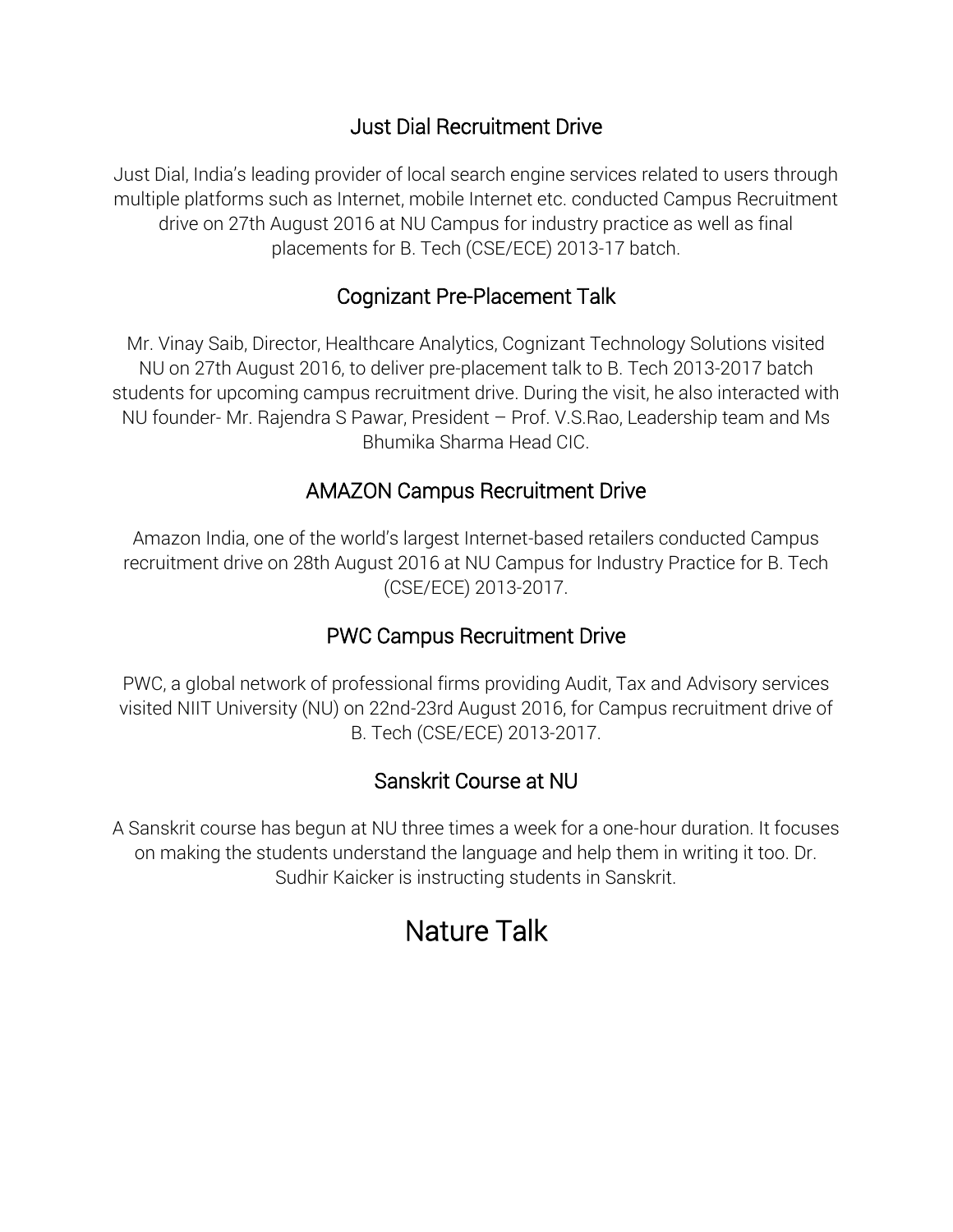

#### JAVAN RHINOCEROS



The Sunda rhinoceros (Rhinoceros sondaicus) or lesser one-horned rhinoceros, or more popular as Javan rhinoceros, is a member of the family Rhinocerotidae and one of five extant rhinoceroses. It belongs to the same genus as the Indian rhinoceros, and has similar mosaicked skin, which resembles armour The Sunda rhino can live approximately 30–45 years in the wild. It historically inhabited lowland rain forest, wet grasslands and large floodplains. The Sunda rhino is mostly solitary, except for courtship and offspring rearing, though groups may occasionally congregate near wallows and salt licks. Aside from humans, adults have no predators in their range. The Sunda rhino usually avoids humans but attacks if it feels threatened. It is the largest animal in Java and the second largest animal in Indonesia after the Asian Elephant.

The animal was once widespread from Assam and Bengal. They will sometimes congregate in small groups at salt licks and mud wallows. Wallowing in mud is a common behavior for all rhinos; the activity allows them to maintain cool body temperatures and helps prevent disease and parasite infestation. The Sunda rhinoceros is herbivorous and eats diverse plant species, especially their shoots, twigs, young foliage and fallen fruit.

#### STATUS AND CONSERVATION

The main factor in the continued decline of the Sunda rhinoceros population has been poaching for horns, a problem that affects all rhino species. The horns have been a traded commodity for more than 2,000 years in China, where it is believed that horns have healing properties. Historically, the rhinoceros' hide was used to make armor for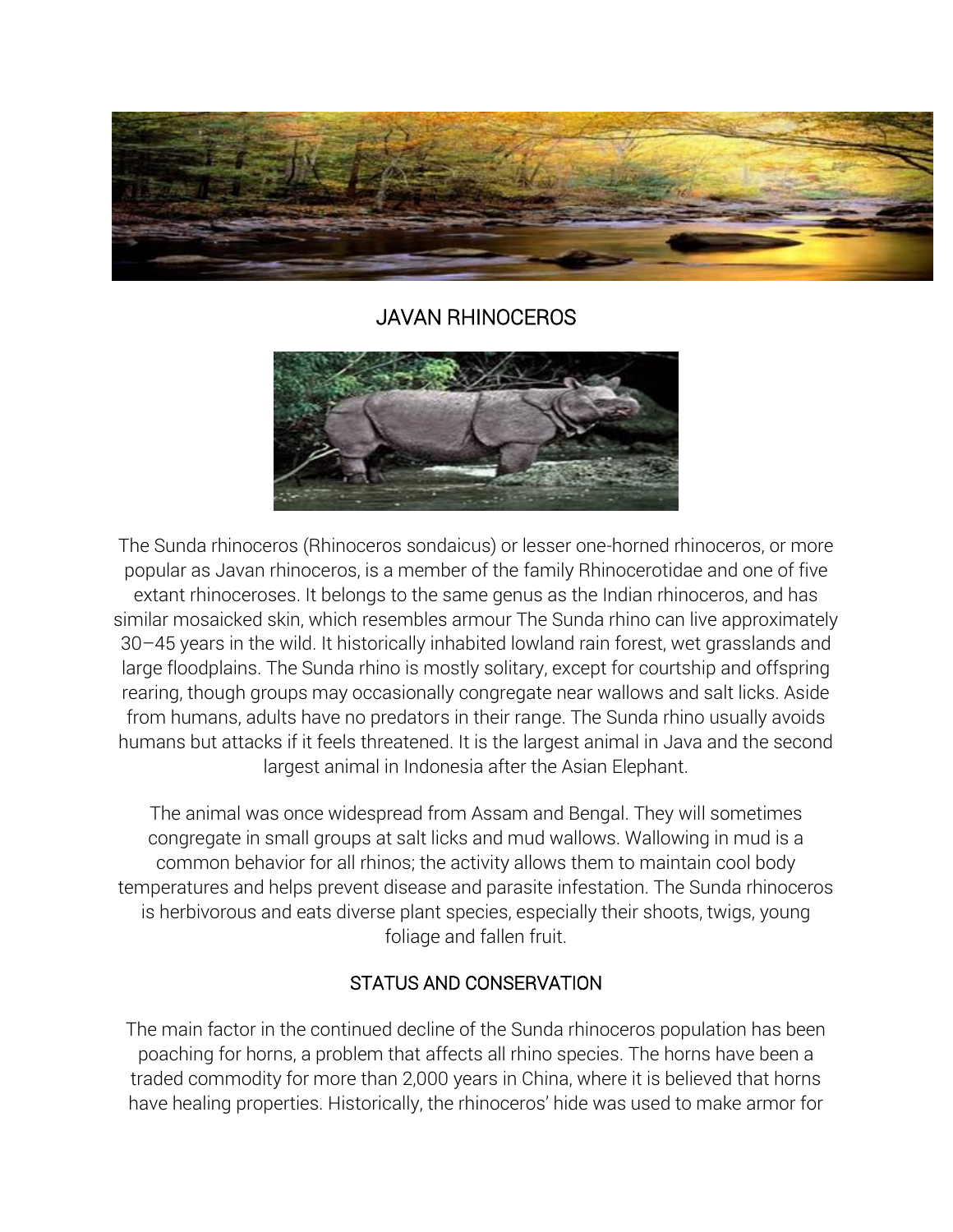Chinese soldiers and some local tribes in Vietnam believed the hide could be used to make an antidote for snake venom. Loss of habitat because of agriculture has also contributed to its decline, though this is no longer as significant a factor because the rhinoceros only lives in one nationally protected park. Because the population is restricted to one small area, they are very susceptible to disease and the problems of inbreeding. Conservation geneticists estimate a population of 100 rhinos would be needed to preserve the genetic diversity of this conservation reliant species.

> Divya Sara Kurian B. Tech ( 2013-17)

Ayurveda Club



Brahmi: 'Herb of Grace'

The uses of alternative medicines have increased significantly around the world. The search for effective and safe medicines is always on and also new uses of old medicines are being looked into. Brahmi is an Ayurvedic medicinal herb that has been used for centuries. Certain neurological disorders have limited therapeutic options in western medicine and hospitals and research institutes across the globe are increasingly looking into Ayurvedic science for effective and safer alternatives. Brahmi is a well-known tropic herb and its uses in neurological and psychiatric disorders are well recognized. Research and thousands of years of knowledge and experience support its efficacy and safety. Despite being such an old medicine, its new benefits are continuously being studied. Brahmi is one of the most sattvic herbs known in Ayurvedic pharmacopeia since Vedic times.

The Ayurvedic pharmacopoeia of India mentions important formulas of Brahmi as Sarasvataristha, Brahmi Ghrita, Ratnagiri Rasa, Brahmi Vati, Sarasvata Curna and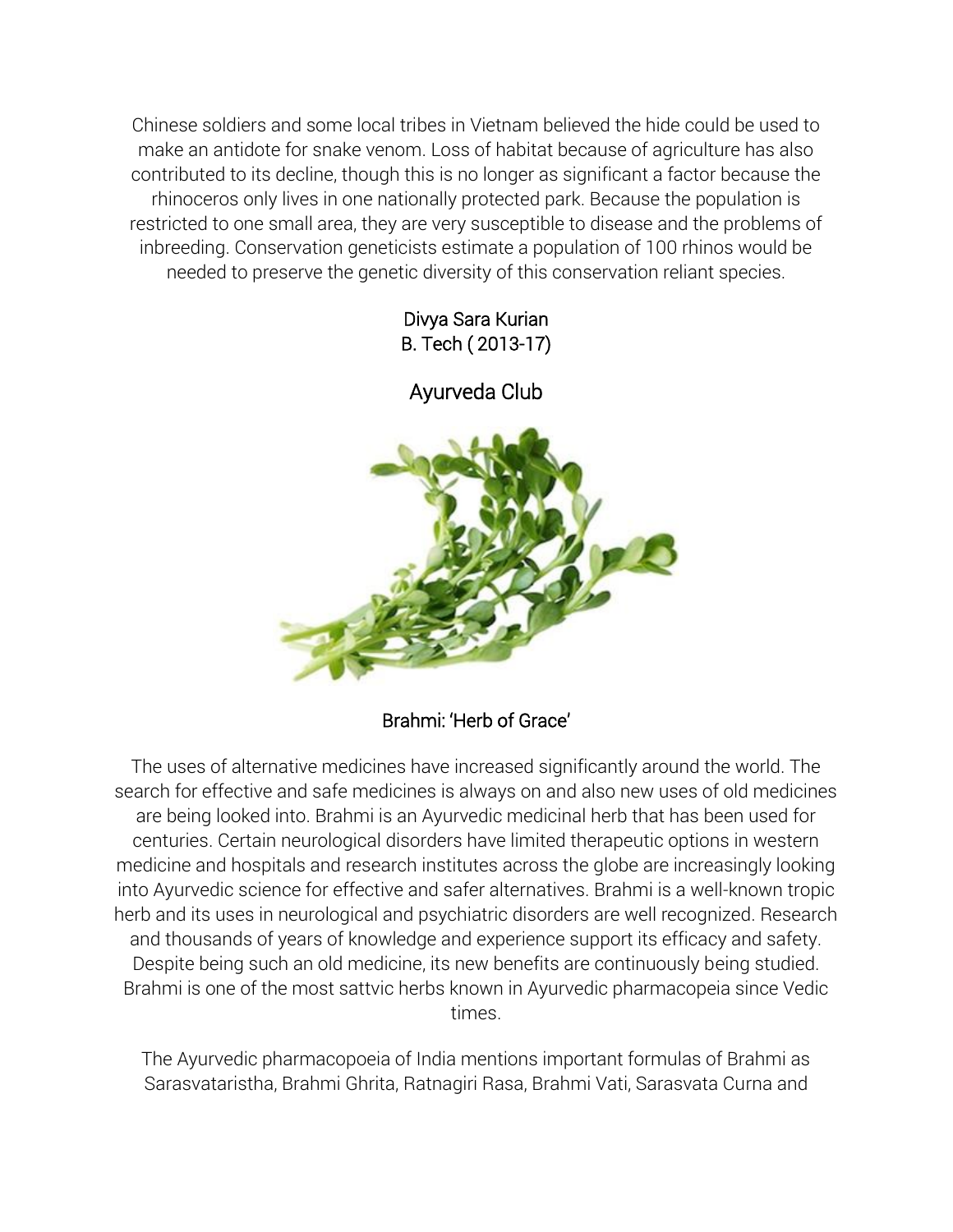Smrtisagara Rasa. The herb can be taken as ghrita (medicated Ghee), medicated oil, churna (powder), svarasa (fresh juice), infusion, decoction, tincture (fermented beverage), syrup, tea, lepa (paste), pill or eaten fresh (leaves). As a milk decoction, Brahmi is a good brain tonic, particularly if combined with Aswagandha. Sarasvataristha is a fermented beverage (tincture) in which Brahmi is the major constituent, used in the treatment of infertility, epilepsy and mental disorders. As a medicated oil, it helps relieve joint pain, headache and to clear the mind. When massaged on the skull, it works as a brain tonic to strengthen memory and encourage hair growth. Brahmi paste applied to the neck is very useful in cough and pneumonia, especially in children. Topical use also treats diaper rash in infants. Brahmi lepa (paste) helps to reduce swellings.

Brahmi is one of the rare Ayurvedic herbs, which can be grown almost anywhere when provided ample hydration, and is widely available. It has been used for centuries in various forms and a vast body of literature and experience supports its advantages. Interestingly, the whole plant could be used for medicinal purposes. Ayurveda is the complete knowledge of life. Brahmi helps to achieve the primary goal of Ayurveda, which is to prevent and treat illnesses and enhance lifespan by maintaining proper balance between the body, mind and the soul. Its therapeutic range is wide, and can be used in prevention as well as cure of a variety of disorders. It is a sattvic herb, which comes from the same root as Brahman, whose nature is Sat-Chit-Ananda. Its sattvic quality can help build strong ojas, reduce bad habits, and treat addictions. It balances all doshas, dhatus and has an effect on almost all the Srotas of the human system and, based on the studies, animals too. Being a nervine agent, it is beneficial in many neurologic and psychiatric disorders. This unusual herb has tonic, sedative and at the same time stimulant nervine effects. As a purifier, it is helpful in debilitating skin conditions. It strengthens the immune system and improves nutritional status, memory, intellect and longevity. It can help to achieve higher consciousness and improve meditation skills. By helping to open the crown chakra, it helps to achieve the highest goal of human life, which is self-realization. Its ability to be used in different forms as well as in combination with other herbs makes it a popular medicinal plant. Finally, we have to agree with Swami Sivananda, "Rarely is it possible to come across an herb of such great worth."

#### STAY HEALTHY, BE HAPPY..!!!

Aman Kumar Jha and B. Tech ( 2016-20) Supraja Reddy B. Tech ( 2015-19)

## Student Editor Special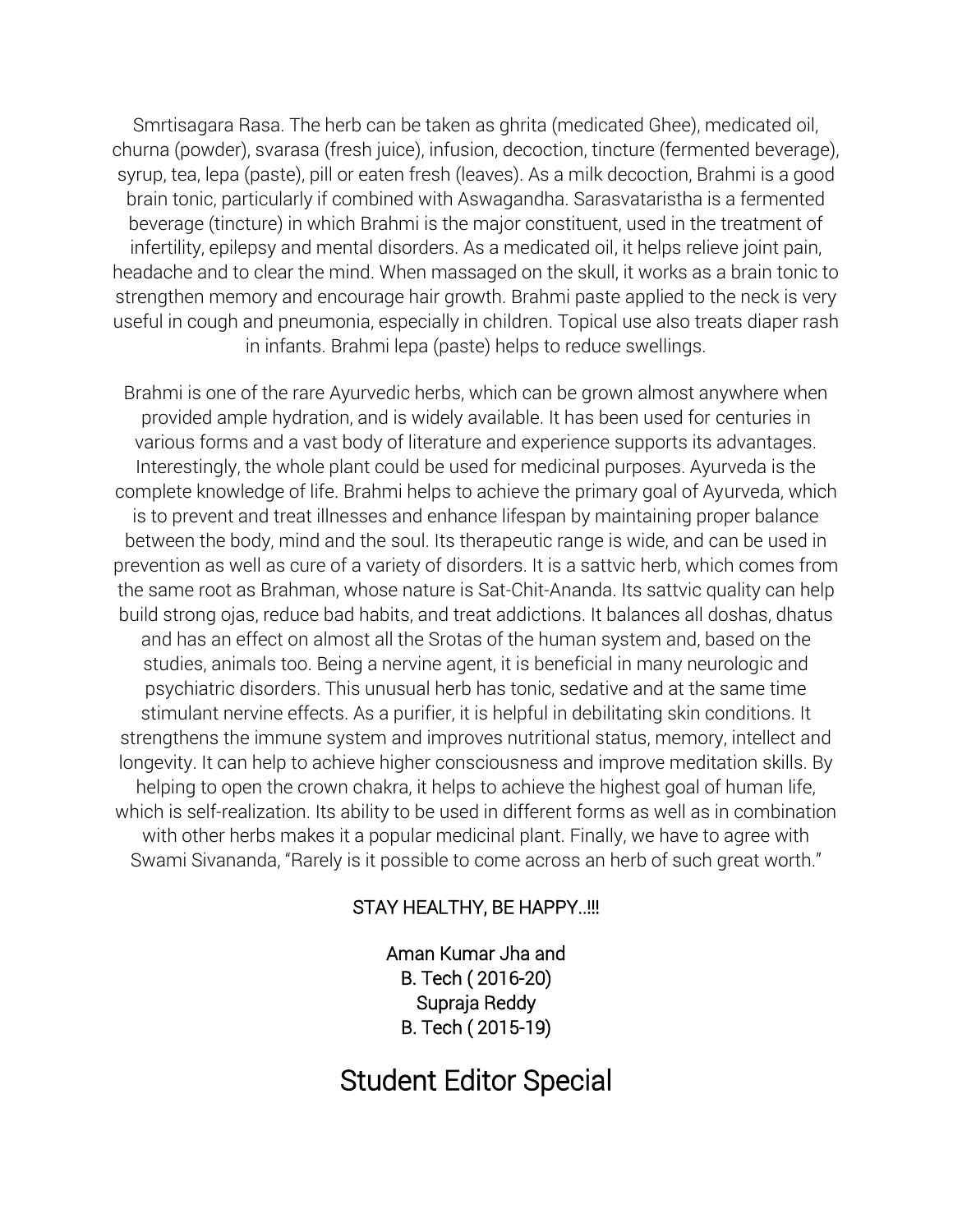

#### My Program

This one is from your CS friend, you know with constant complexity notation of big O. You are the main() of my program Without you I can't be built or ran.. You are the semicolon of my statement without which I cannot be terminated to an end. You are the class to which I belong with all the data types from int to long. You are my Boolean value with always true without which I can't live cause I love you. You are the algorithm of my code which together makes my software or one of its node. Without you, I have no meaning to exist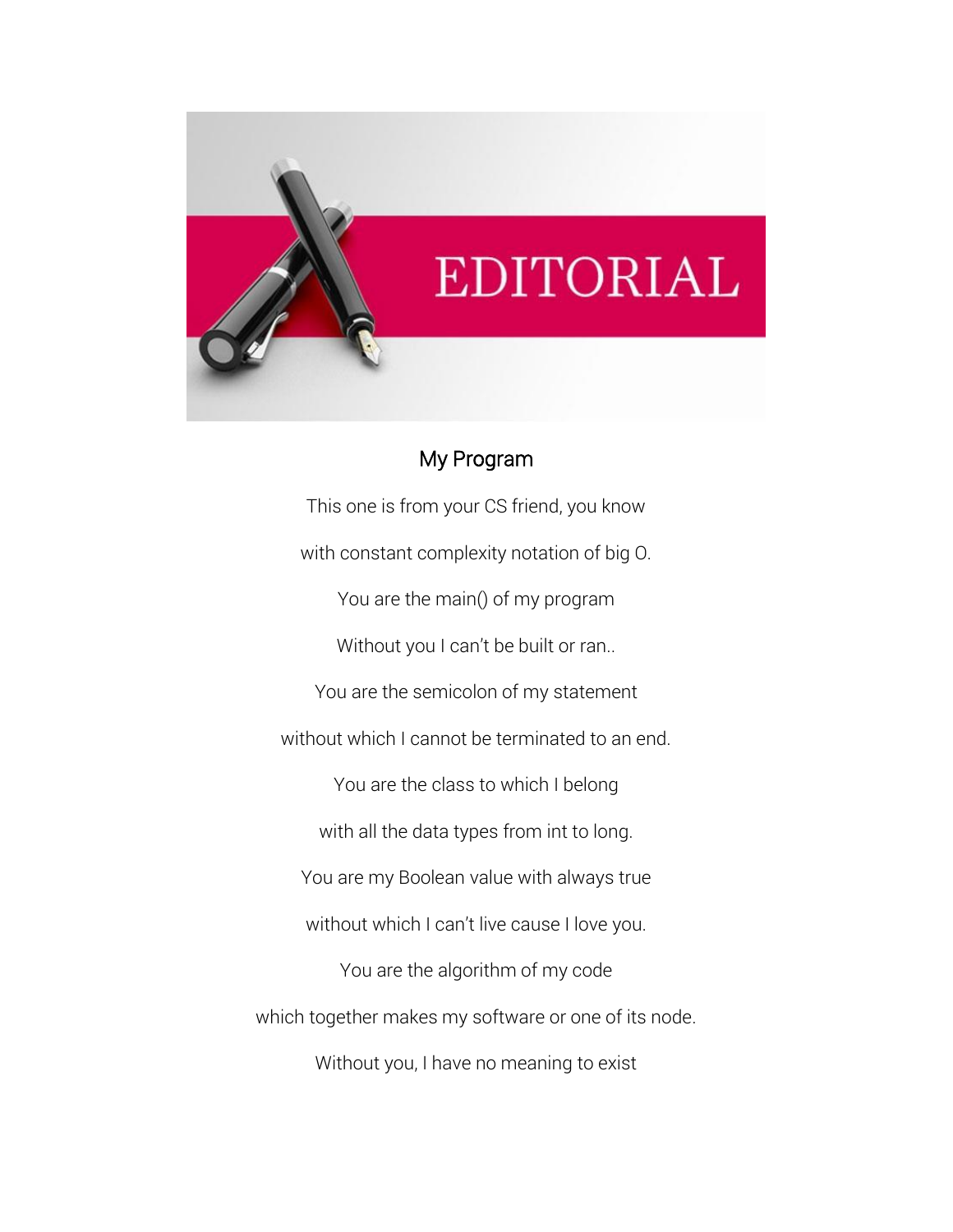as u r my logic without which I can't persist.

So do not worry if you ever have a bug

Still you will be my most efficient code I have ever worked.

Isha Pali B. Tech(2015-19)

# **Expressions**



#### Success: A Journey

Today morning I was just standing, gazing though the windowpane, thinking about what actually success is? Is it only about reaching the apex of material benefits or is it about prospering in personal life. I thought a lot and finally, reached a conclusion, that it is actually only you, who can answer this question. As the definition of success varies from person to person, depends what you consider success to be. However, there is one thing common in everyone's choice, all those hunting for success will come across failure one time or the other.

The fear of getting failed pauses the journey of success and this is the situation that one should be most afraid of. In your journey, you will definitely come across lots of challenges. You have to be courageous enough to take risks. It is very simple, if you win then you may lead others and if you loose then you may guide others. Its being rightly said that failure is stepping stone to success. Never regret failures in life. Every situation has a positive message you only need to explore.

If you want to achieve something in your life that you never had then definitely you also have to do something you have never done. I personally think that success is not a destination; instead it's a never ending journey. A journey, which teaches a lot and whose teachers are the mistakes. out of which the best one is the last mistake done.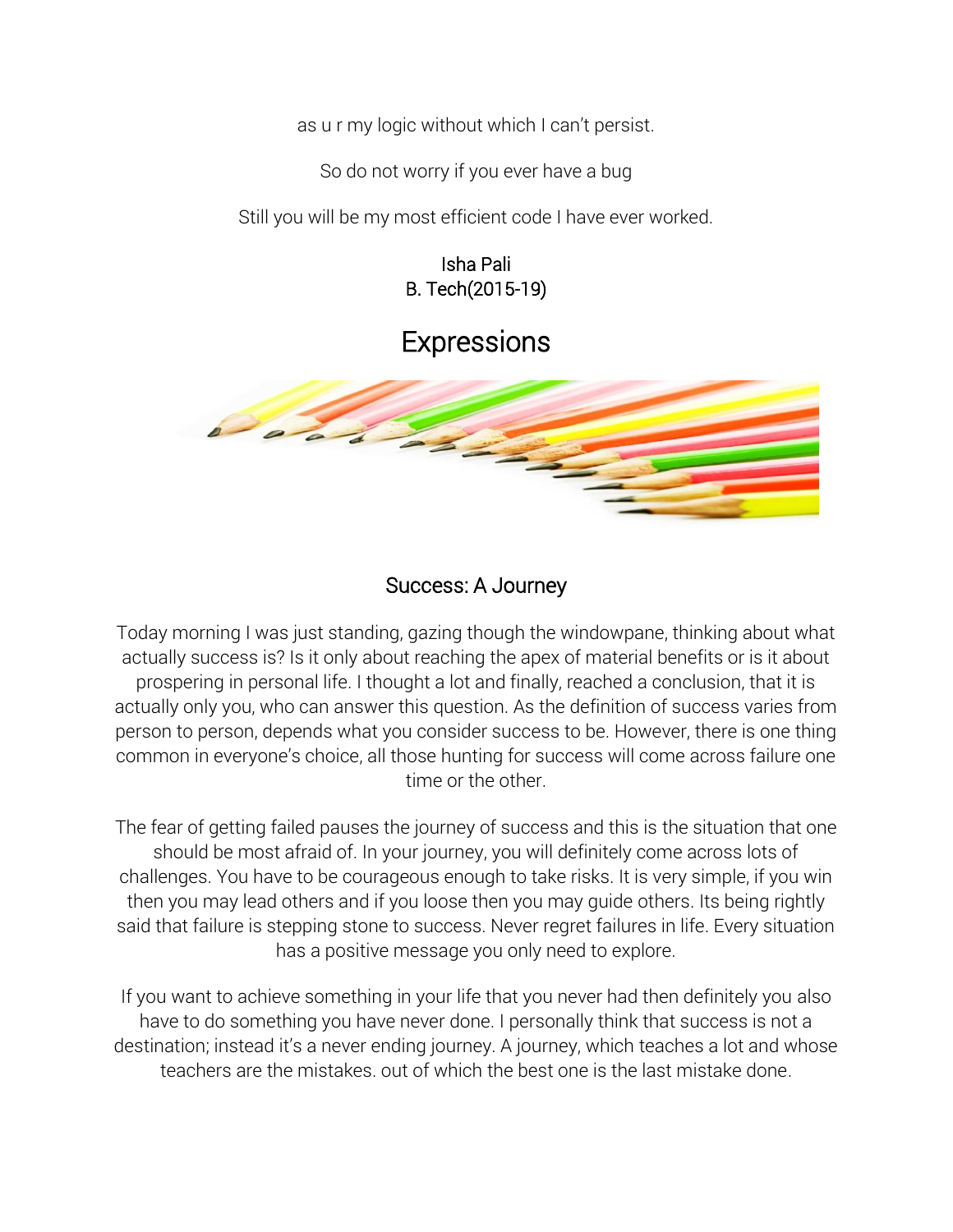Always keep faith in yourself. Believe that you have been put in this situation only because you are strong enough to bear it. You are capable enough to fight and triumph through every obstacle that comes in your journey. The only need is to let yourself free from all the fears and fly candidly in the open sky.

#### Pujam Janghel B. Tech (2015-19)

### DEVICE TO SUCCESS

They coveted a circuitous cipher

Began with benign hope,

Bijou success abjured faith in self.

But did they absolve? Didn't they abstain from life?

Absurd decisions in abstruse situations,

Hinder even your plod

Take a ploy to stand amongst crowd,

Have faith in destiny for you have curried favour of god's people.

Halt overconfidence by standing stiff on ground,

See your position against curmudgeon.

Let opportunities be cut and thrust,

Have knowledge enough to curb the fray.

Busted heart may burn your boats

But end is the beginning of new outset.

Abolish prejudices and biased culture of abortive circumstances with fortitude;

Accede to expectancy of academia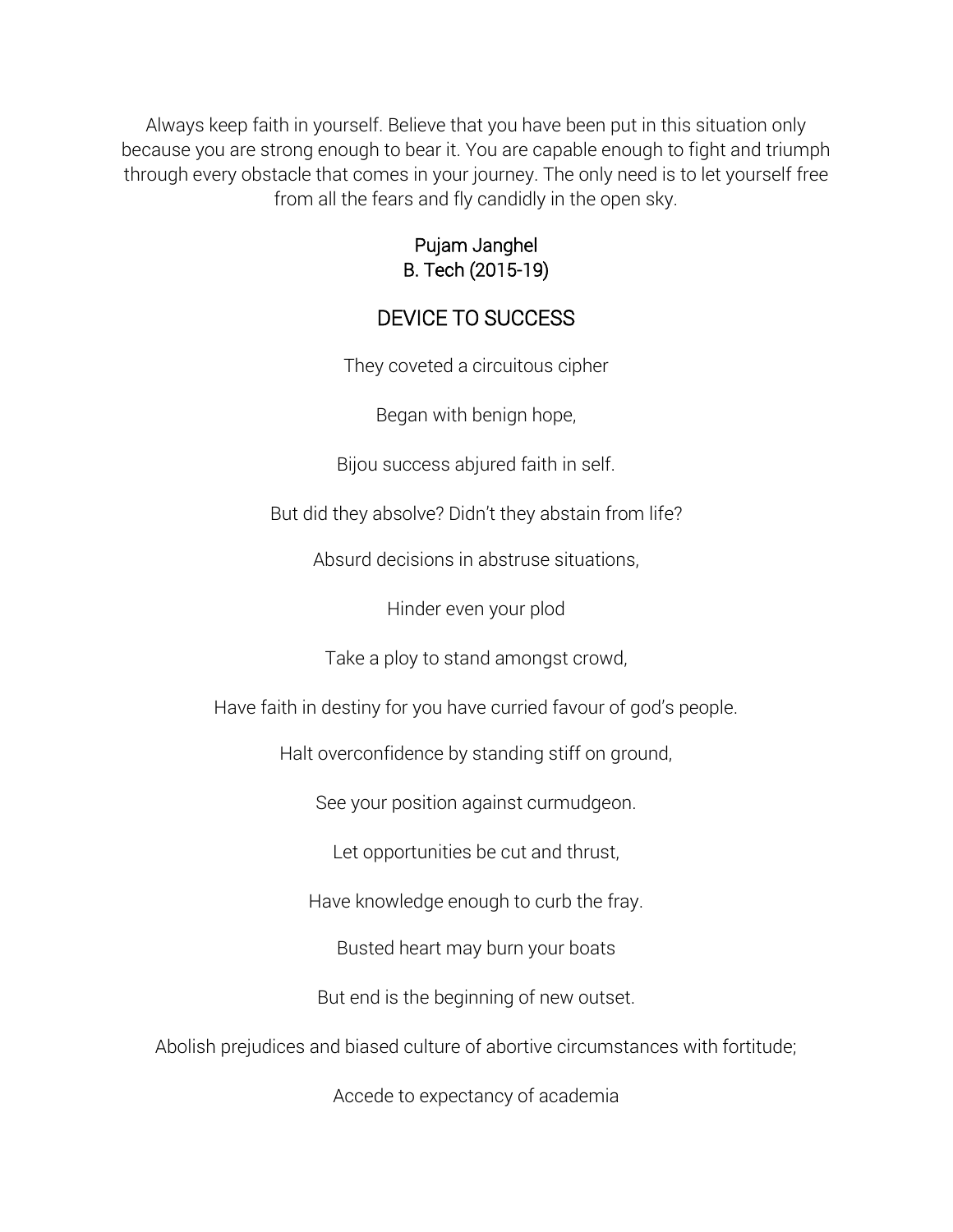One must not give up self-desires to fly,

Acquiesce past, desire for auspicious future,

But live in this capricious present with

A conviction for not only your but mass welfare.

#### Nandini Sinha B. Tech. (2016-20)



Nandini Sinha B. Tech. (2016-20)

# THE WALK

What can I say about life?

It's just nothing that there is,

yet it is all that we feel there is

I walk down this road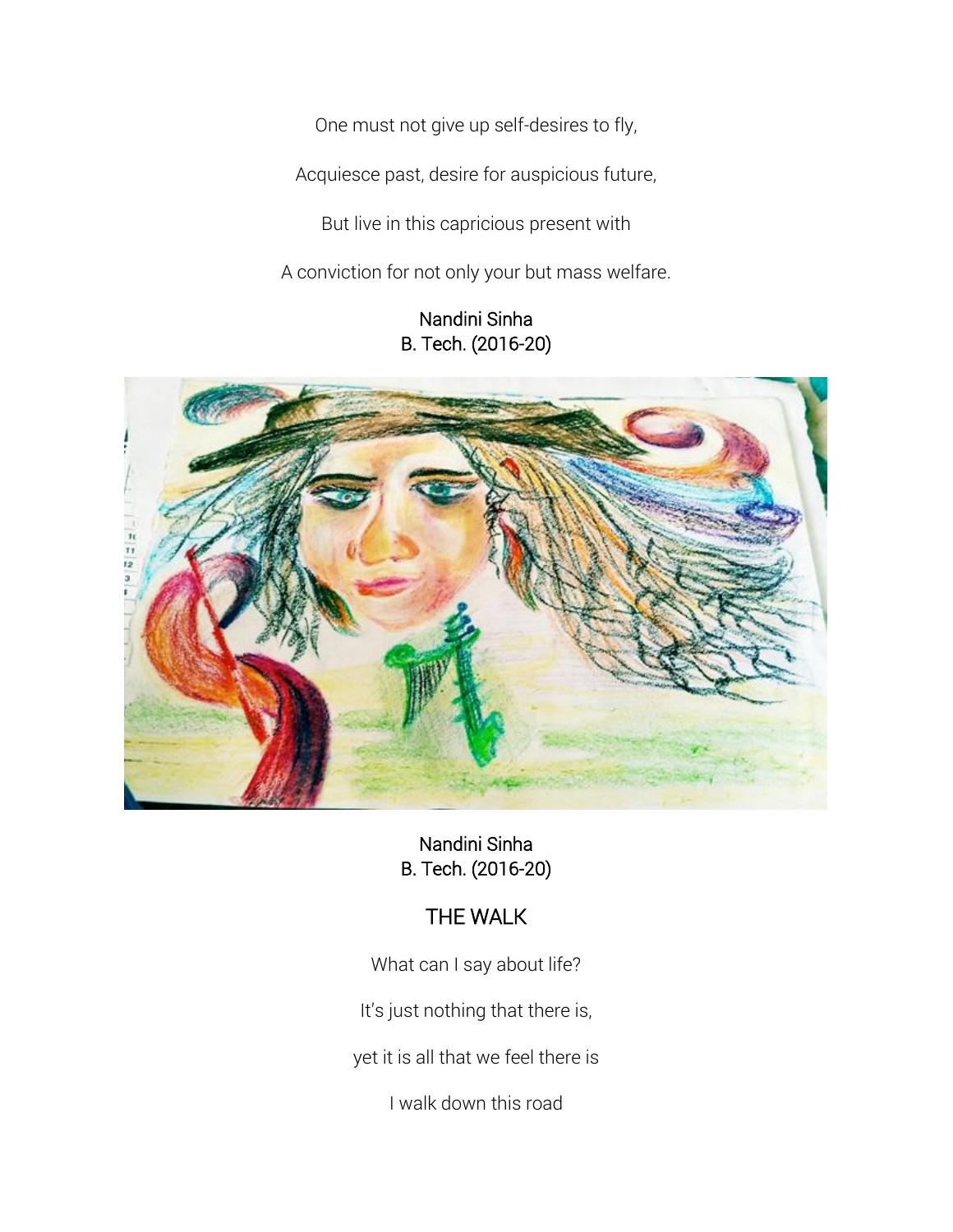I feel everything there is to feel

Hear each sound

Hear each breath

Hear the wind

Hear the roars

Hear the bells

Hear the chirps, the quacks, the whacks,

the grunts, the moans, the screams,

the zaps to the las,

there is nothing I can't hear

And I see

I see colors, shades, textures, surfaces,

the remains, the never been's, the lights, the darks, the reds,

the blues, blacks, whites

I see so much

I don't see so much

I feel curious

for the more I see the more I want to keep seeing

I see the life, the death,

and the in between's of the two extremes

So what can I say when I am speechless

for seeing has left me impaired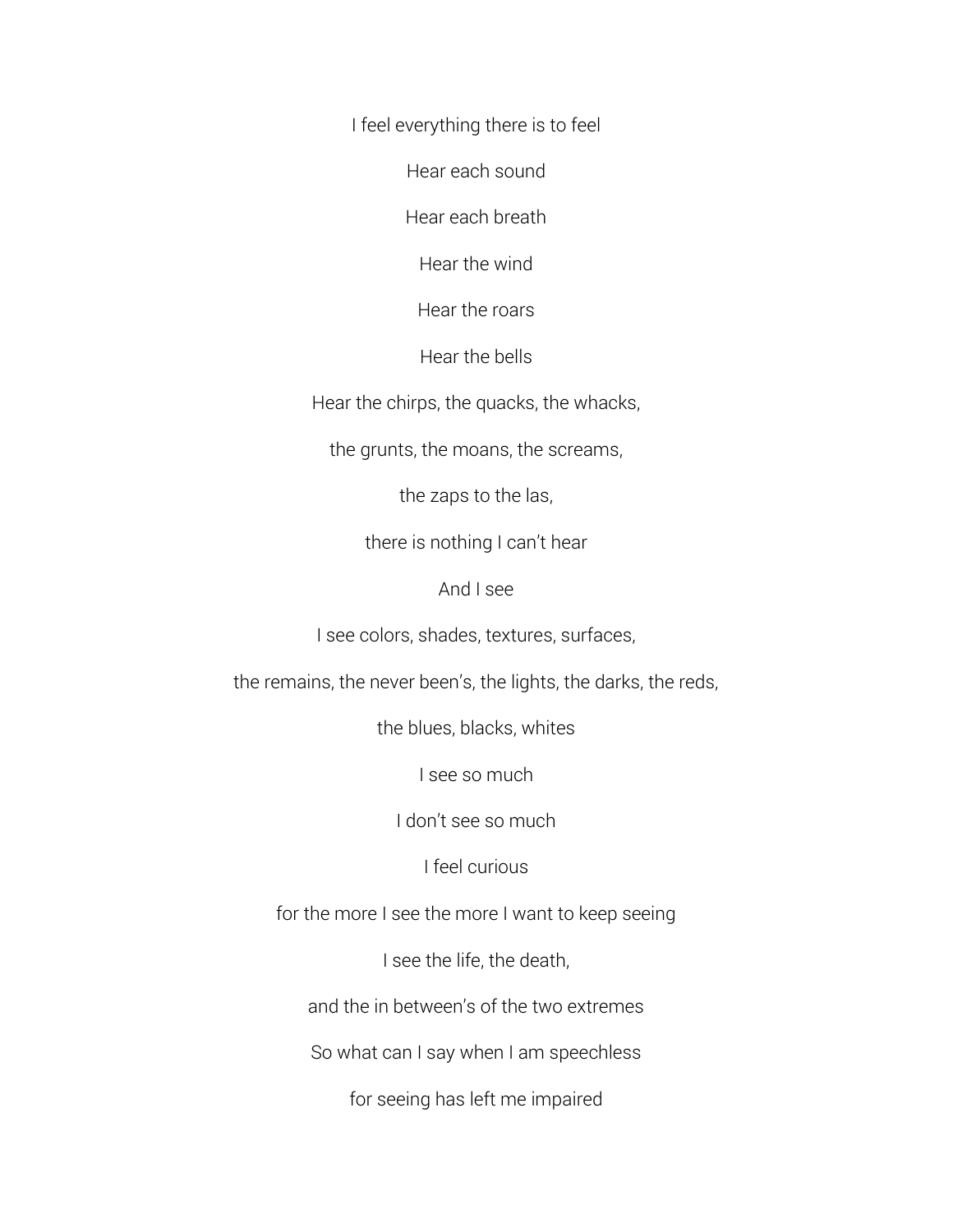for seeing has left me desireless,

completely lost

in an illusion

or is it real?

I can never know, never know what it is that I feel

Can you believe?

I couldn't

I wouldn't

I shouldn't

or should I?

I won't.

But what I see must be,

The red, the blue,

the yellow, the green, the select, the neglect,

I see everything, this man has no regrets

Crisp, taut, bleak, limb, droopy, shade, texture, life,

air, black, dark, I see, and see, and see

I smell,

smell the flowers, the fragnances, the costs, the nots, the pots,

the smoke, the sweat, the heat,

the cold,

the molds,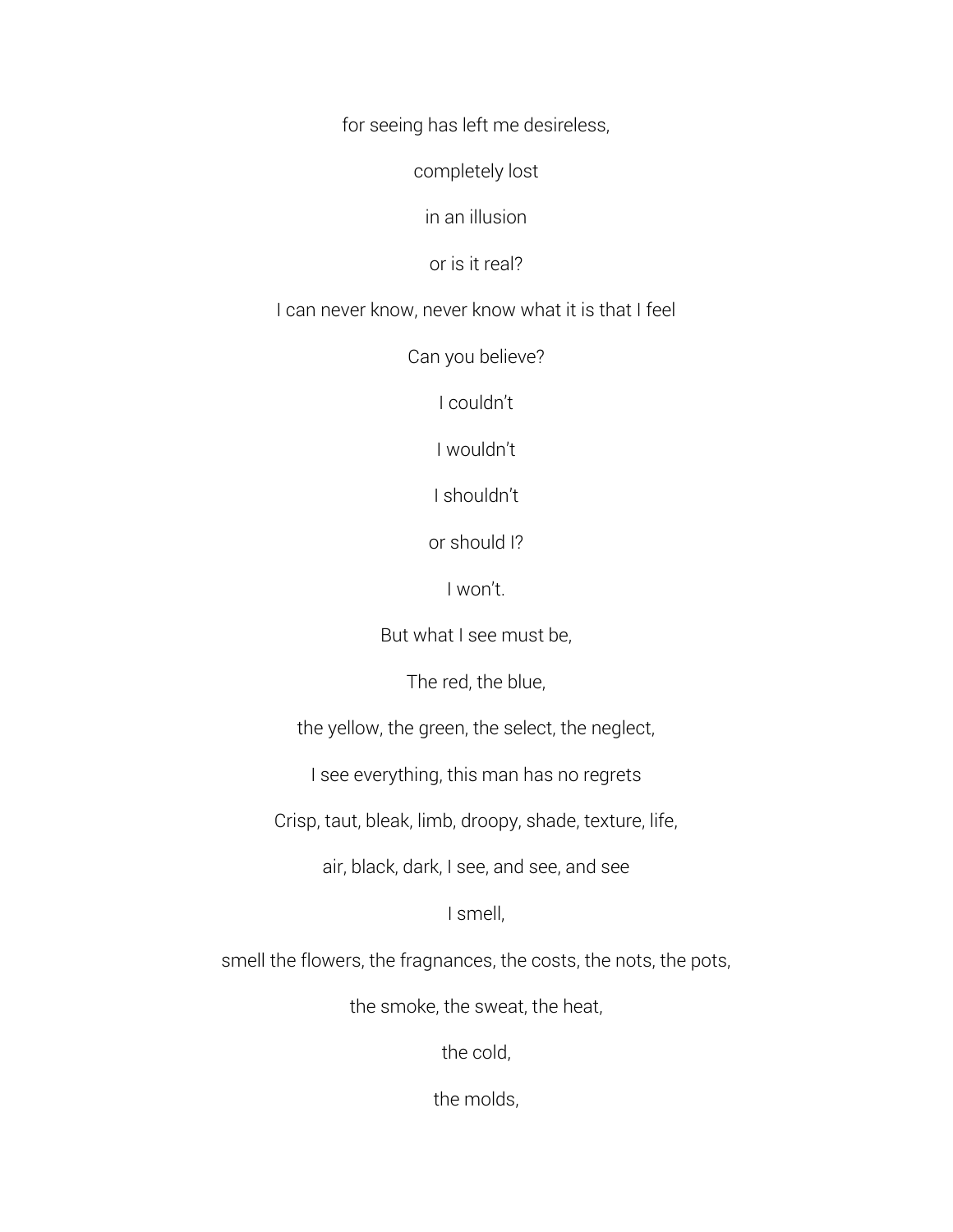the wet,

the dry, the misty fire,

the trees,

the leafs,

the mud, the life,

the cool water, the hot steam

I smell the lava and the kerosine

that ignites in me

a sea of calm

A trust on life

a trust in all that lives

a trust that never takes and always gives

Can I feel the life in me?

Can I smell the life in me.

Can I know the life in me?

Can I know the smell in me?

Can I know the smell of my life in me?

At least, can I know that could I know the smell of my life in me?

The walking's continued, the walk's made

The walk is built

The walk is constructed

The walk is heated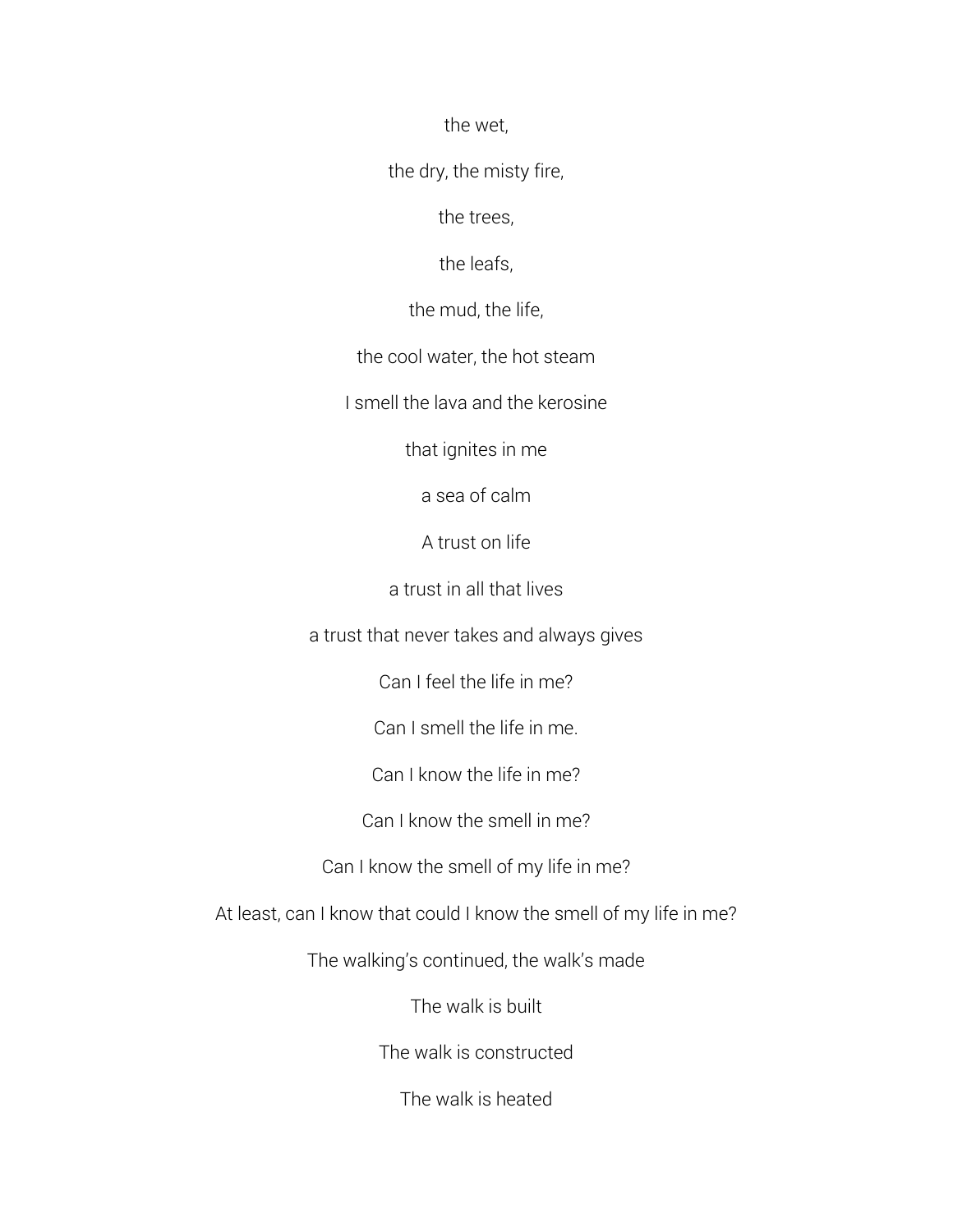The walk is cooled

The walk is cooked

The walk is drawn

The walk is played

The walk is written

The walk is read

The walk is sung

The walk is hung

The walk is tried

The walk is repeated

The walk, it is lived by me

The walk by me

The walk I started,

but never finished

The walk I prefer

The walk I swim

The walk that I walk

For walking, the walk is what I walk most

There's fire sometimes,

sometimes ice.

Sometimes there's something,

Sometimes it's otherwise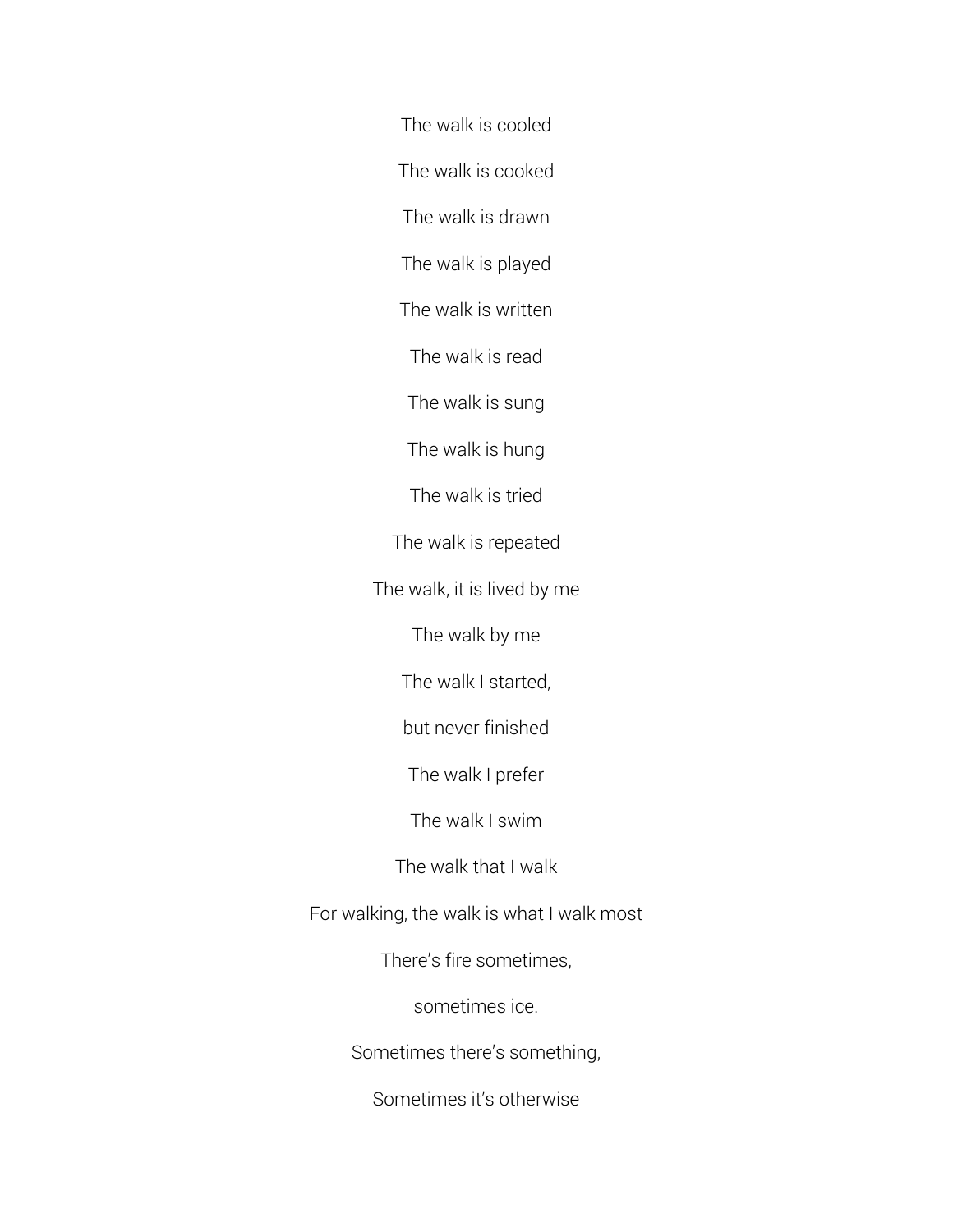Sometimes there is dance,

sometimes music

Sometimes they are in jeans,

sometimes in beans,

sometimes in jackets,

sometimes with rackets,

sometimes with habits,

sometimes with packets,

sometimes they smile,

sometimes they don't,

sometimes they won't,

sometimes they don't have time

But on the walk I always walk, I see a lot of walks,

a lot of walks walking by

And I think,

did I choose the right one?

Yash Saxena B. Tech(2015-19)

# Research @ NU

#### ISRO Accepted NU's Mars Orbiter Mission (MoM) Project

A project proposal by Dr Mohd Anul Haq (Assistant Professor, GIS Area) titled 'Understanding the Geomorphology of Martian Surface using Mars Orbiter Mission (MoM) Datasets' has been accepted by ISRO. The major objective of this project is to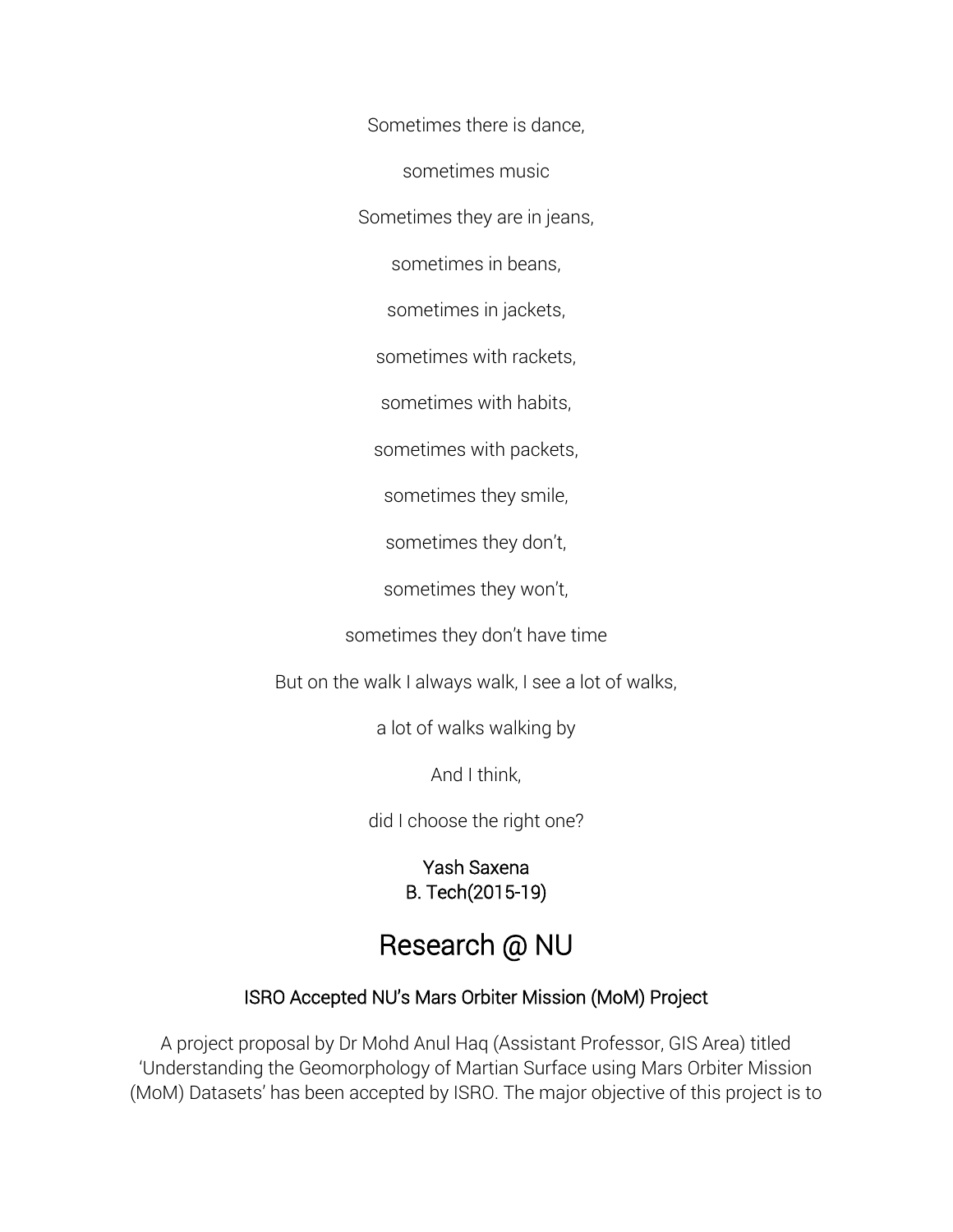understand the geomorphology of glacial landforms using MCC and the inversion and assimilation of surface temperature of Mars using TIS data for glacial geomorphology.

Mars Orbiter Mission (MOM) is India's first interplanetary mission to Mars launched on 5th November 2013, to give us insights of the planet Mars. The aim of the project is to extract and analyse the Geomorphology of Martian Surface using MoM Datasets (MCC and TIS). This mission to the red planet includes exploration of its surface features, geomorphology, and mineralogy and to scan Martian atmosphere for methane, which is produced here on Earth primarily by living organisms. It has been configured to carry out observation of physical features of the planet and carry out limited study of Martian atmosphere with five payloads.



# Achievements

# Paper Presentation by NU Student at Hong Kong

Divya Sara Kurian, a B Tech (CSE 2013-17) student presented a paper titled 'Health Monitoring Using Wearable Sensors and Cloud Computing' at International Conference on Cybernetics, Robotics and Control (CRC2016), Hong Kong on 20th August 2016. The research was done under the guidance of Prof. Jetendra Joshi.